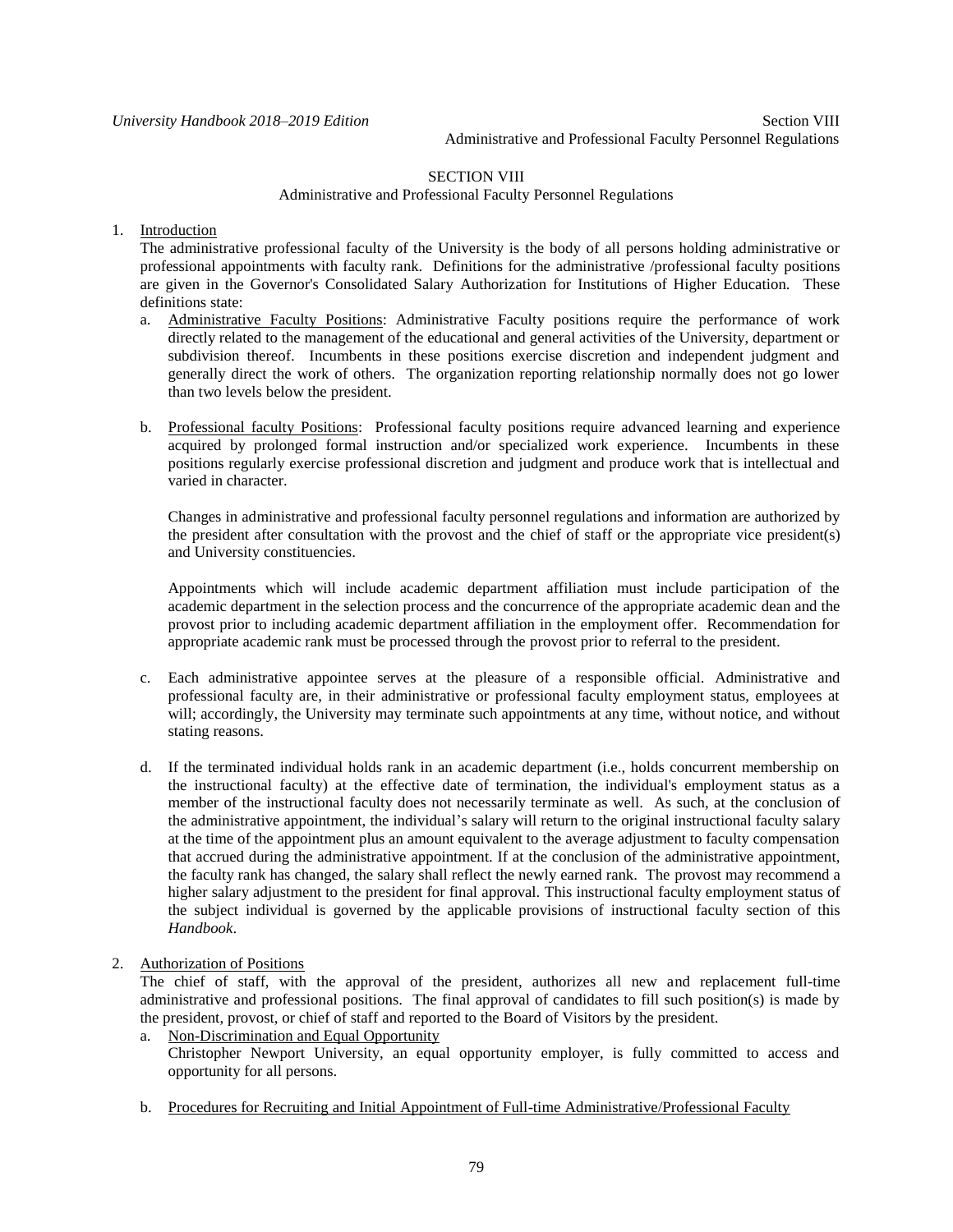# 1) Establishment of Positions

Requests for new or replacement positions are initiated by the supervisor and are reviewed by the dean or department head. If the dean or department head concurs there is a need for a new or replacement position, the dean or department head forwards the request to the vice president/chief of staff/provost. If the vice president/chief of staff/provost agrees and if there are sufficient financial resources to support the position, the new or replacement position will be created.

## 2) Recruitment Phase

a) Initiation of Search Process

Once a position has been established, the department supervisor secures permission to recruit by completing page one of the Form AP-15F (Position Information and Recruitment/Advertising) and obtaining the appropriate signatures. For administrative professional faculty the levels of review would include the following: director/supervisor, vice president/provost/chief of staff, and chief budget officer. The director of faculty recruitment will obtain signature from director of Title IX and equal opportunity prior to posting.

b) Appointment of Search Committee

The supervisor appoints a search committee of at least three. Committee membership must be finalized prior to the receipt of applications by the committee; new members should not be added after the committee has begun the process of reviewing applications. The chair of the search committee will communicate with the director of faculty recruitment to discuss the requirements of the position, to write the advertisement, and to discuss where the placement of the advertisement will be most effective. The director of faculty recruitment will place all advertisements; therefore the search committee must make sure that any necessary contact information for any publication, website, etc. is brought to the director's attention.

c) Scope of Search

Unless there are exceptional circumstances, all searches will be national in scope. Searches may be limited to the local area with the prior express approval of the director/supervisor, vice president or chief of staff, provost, and the director of faculty recruitment. In exceptional circumstances, an appointment may be made without a search. The requestor must fill out the *Request To Modify Instructional and Administrative/Professional Faculty Search Process Form* and attach the following: a memorandum which provides a detailed explanation as to why the search process should be waived; a current cv/resume from the person to be appointed; and at least three reference checks and/or letters of recommendation for appointees who are not CNU Fellows or CNU employees. This form must then be approved and signed by the dean vice president, university counsel, and provost or chief of staff.

d) Processing of Applications

All applications will be sent to the director of faculty recruitment who will be responsible for acknowledging receipt of each candidate's application and who will also request voluntary EEO information of each candidate (race, gender, age, and disability status) upon closing date of the position. The director of faculty of recruitment will maintain a database of the EEO data of each candidate. The director of Title IX and equal opportunity will have access to all EEO data none of which will be disclosed to the search committee.

#### 3) Screening Phase

a) Review of Applications by the Search Committee

The director of faculty recruitment will forward the applications to the search committee once they are all processed and as soon as possible after the date that the application review is to begin as stated in the position advertisement. An *Applicant Flow Log* that lists all of the candidates alphabetically will also be included with the applications. If an application is missing any materials, it is recommended that the search committee contact the candidate and ask them to forward the missing materials. The search committee should take caution and only talk to the candidates about the missing information and avoid any conversation that would take the form of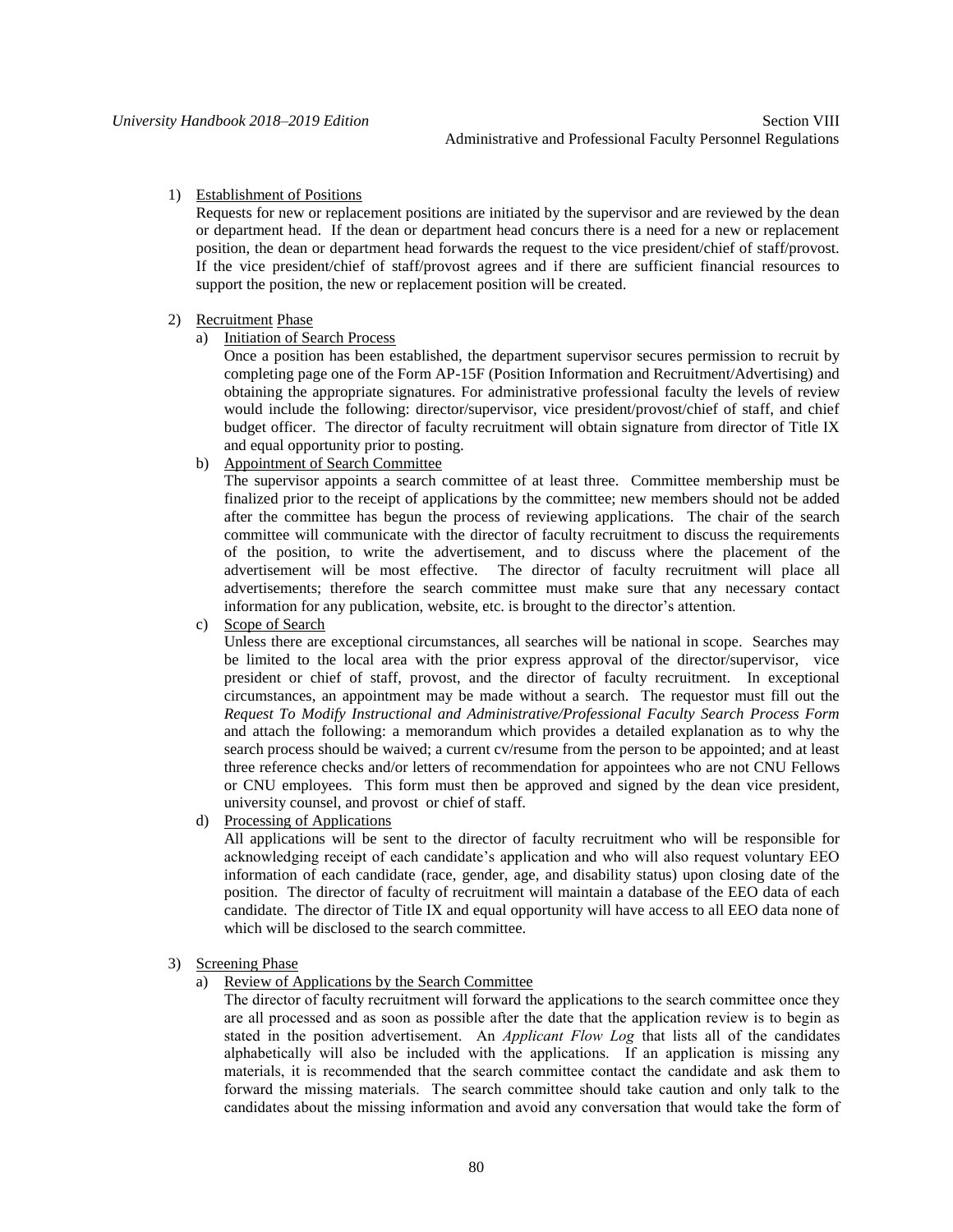Administrative and Professional Faculty Personnel Regulations

an interview no matter how informal. Once the applications are received, all members of the search Committee will individually review each one. The search committee will not at any time have direct knowledge of the race, gender, age, or disability status of any candidate. The search committee will then meet to discuss all applications. During this meeting, the search Committee, by consensus if possible, will divide the applications into three categories as noted on the *Applicant Flow Log*: (1) initial non-selection (definite rejections), (2) additional consideration but not selected (possible interviews), and (3) selected for preliminary interview (telephone or Skype interviews).

## b) Selecting Persons for a Preliminary Interview

If the number of preliminary interviews is at least three, then those persons are to be interviewed. If the number of telephone interviews is less than three, the search committee will reevaluate the persons in the possible interviews category. Once the search committee is in agreement with the selections for each category, the appropriate column by each candidate will be checked on the *Applicant Flow Log.* The appropriate dean or department head will review the search committee's selections after receiving a completed copy of the *Applicant Flow Log* and address any concerns that may have arisen with the search committee. Once the appropriate dean or department head has approved the selections, the persons who were chosen may be contacted for a preliminary interview. All preliminary interviews should use the same channel for communication, e.g., telephone, Skype, etc. The search committee will then conduct the interviews, using the guidelines provided by the director of faculty recruitment. Committees are encouraged to use a standardized set of interview questions, to be supplemented as appropriate with individualized additional questions.

# c) Selecting Persons for a Campus Interview

Once the search committee has conducted all preliminary interviews, a minimum two candidates will be selected for campus interviews. After the search committee is in agreement with the selections for campus interviews, the appropriate column (selected for campus interview) will be checked on the *Applicant Flow Log* and forwarded to the appropriate dean or department head for review. Once the appropriate dean or department head has approved the selections and addressed any concerns that may have arisen with the search committee, the persons that were chosen may be contacted for a campus interview. The search committee is responsible for making sure that the appropriate dean or department head are also scheduled to meet with each administrative/professional candidate that is being interviewed on campus.

d) Exceptions to the Preliminary Interviews

With proper authorization, the search committee may forgo the preliminary interviews. Express prior approval of the provost/appropriate vice president, and director of faculty recruitment is required.

## 4) Interviewing Phase

a) Search Committee Interviews

The search committee will then conduct the interviews, using the guidelines provided by the director of faculty recruitment. Committees are encouraged to use a standardized set of interview questions, to be supplemented as appropriate with individualized additional questions. After conducting the interviews, the search committee will then make a recommendation the search committee chair will forward a hiring recommendation to the director of faculty recruitment. The director of faculty recruitment will complete the AP-15F Form and obtain the appropriate signatures.

# 5) Offer and Appointment Phase

a) Extending the Offer

The director of faculty recruitment will extend the offer for employment to the administrative professional faculty. If the candidate selected by the search committee does not accept the employment offer, the search committee will be asked if it would like to make another recommendation from the persons that were interviewed. It will be the responsibility of the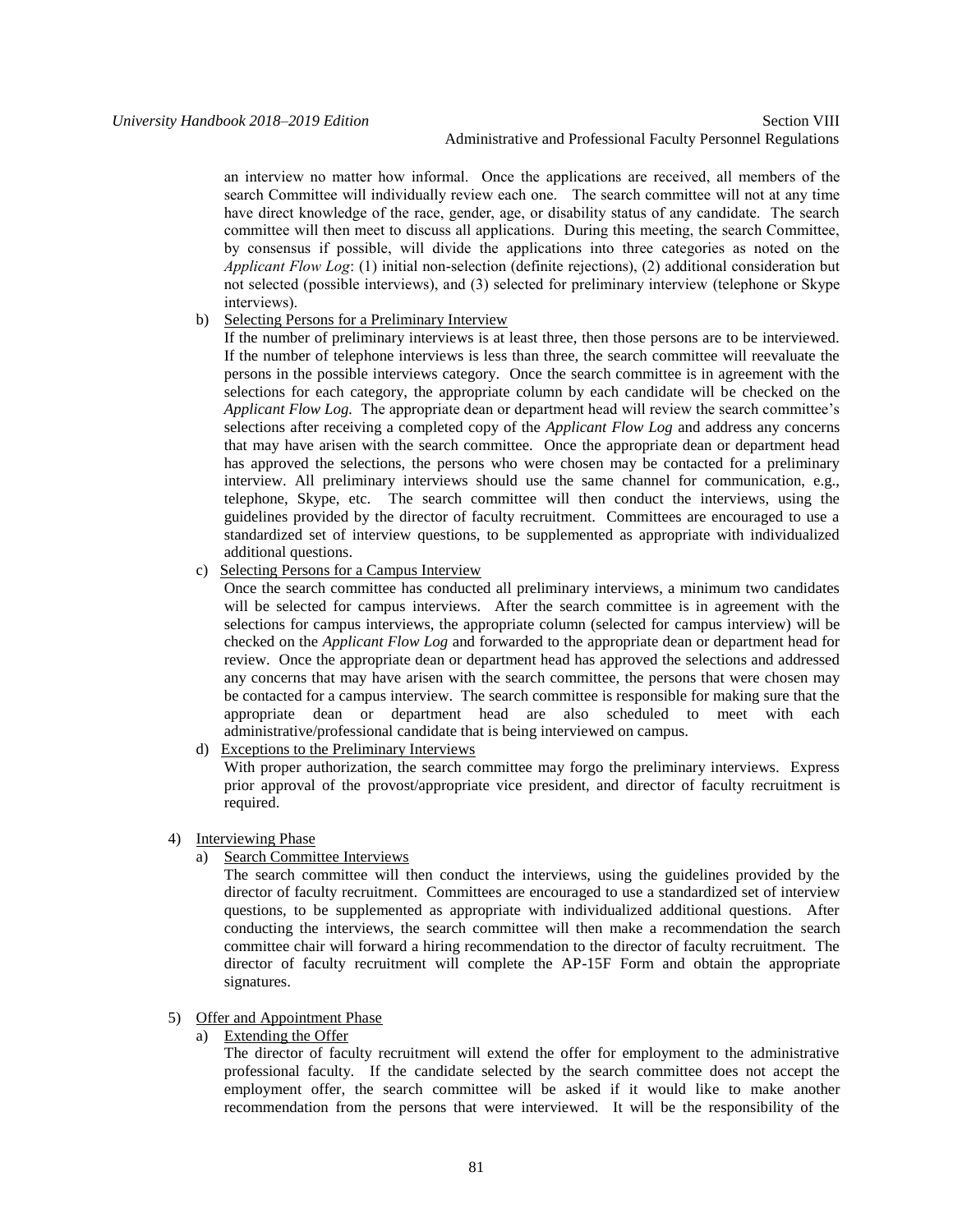*University Handbook 2018–2019 Edition* Section VIII Administrative and Professional Faculty Personnel Regulations

> director of faculty recruitment to fill out the last section of the *AP-15F Form Extending the Offer*. The director of faculty recruitment will be responsible for sending the non-selected candidates a letter informing them that the position has been filled once a signed *Letter of Appointment* is received back from the selected candidate. All of the application materials received from each candidate that are in the possession of the search committee will be returned to the director of faculty recruitment. The director of faculty recruitment will place these materials in the search folder and is responsible for its proper storage.

b) Appointment

The successful candidate will be offered a letter of appointment. The Board of Visitors has delegated to the president the authority to act on its behalf, as the final authority on the appointment of full-time, salaried members of the Administrative Professional faculty of the University. All actions taken under this authority shall be reported to the board of visitors.

c) Background Checks

All contracts and letters of appointment are contingent upon the completion of a satisfactory background check to be conducted by the University upon receipt of the candidate's authorization as outlined in the Christopher Newport University Criminal History Background Check Policy.

6) Non-Faculty Hiring

The recruiting and hiring procedures for classified and hourly positions are promulgated and governed by the Commonwealth of Virginia as set forth in the policies of the Department of Human Resources Management. Any questions regarding this hiring process should be directed to Christopher Newport University's Office of Human Resources.

# 3. Administrative and Professional Faculty Grievances

Administrative and professional faculty members who consider themselves to have suffered material professional detriment as a result of an action, decision, or recommendation of their administrative supervisor may seek recourse by:

- a. Requesting reconsideration by the official making the decision or recommendation or taking the action in question.
- b. Failing resolution in Step a), submitting a written request for reconsideration or reversal of the action, decision, or recommendation at successively higher administrative levels through the presidential level. Matters concerning compensation and termination are not grievable under this section.

The Board of Visitors, at its discretion, may hear appeals, of full-time administrative and professional faculty on decisions of the president on matters subject to discretionary review as established by Board policy. The Board's discretionary review must be sought in writing within five (5) working days of the presidential decision for which discretionary review is sought.

- 4. Types of Leave of Absence
	- a. Annual Leave
		- 1) Introduction:

Annual leave for twelve-month administrative and professional faculty is credited at the beginning of the fiscal year as though it were accrued as follows:

- a) For new administrative and professional faculty members hired on or after July 1, 2010:
	- (1) For zero years to less than three years of CNU service (as defined in 4a, 1c)at the rate of four hours each pay period (96 hours credited on July 10).
		- New Appointments made after the beginning of the fiscal year will be provided annual leave based on the accrual rate of four hours for each remaining pay period of the fiscal year.
	- (2) For three years or more of full-time CNU service (as defined in 4a, 1c) at the rate of eight hours each pay period (192 hours credited on July 10).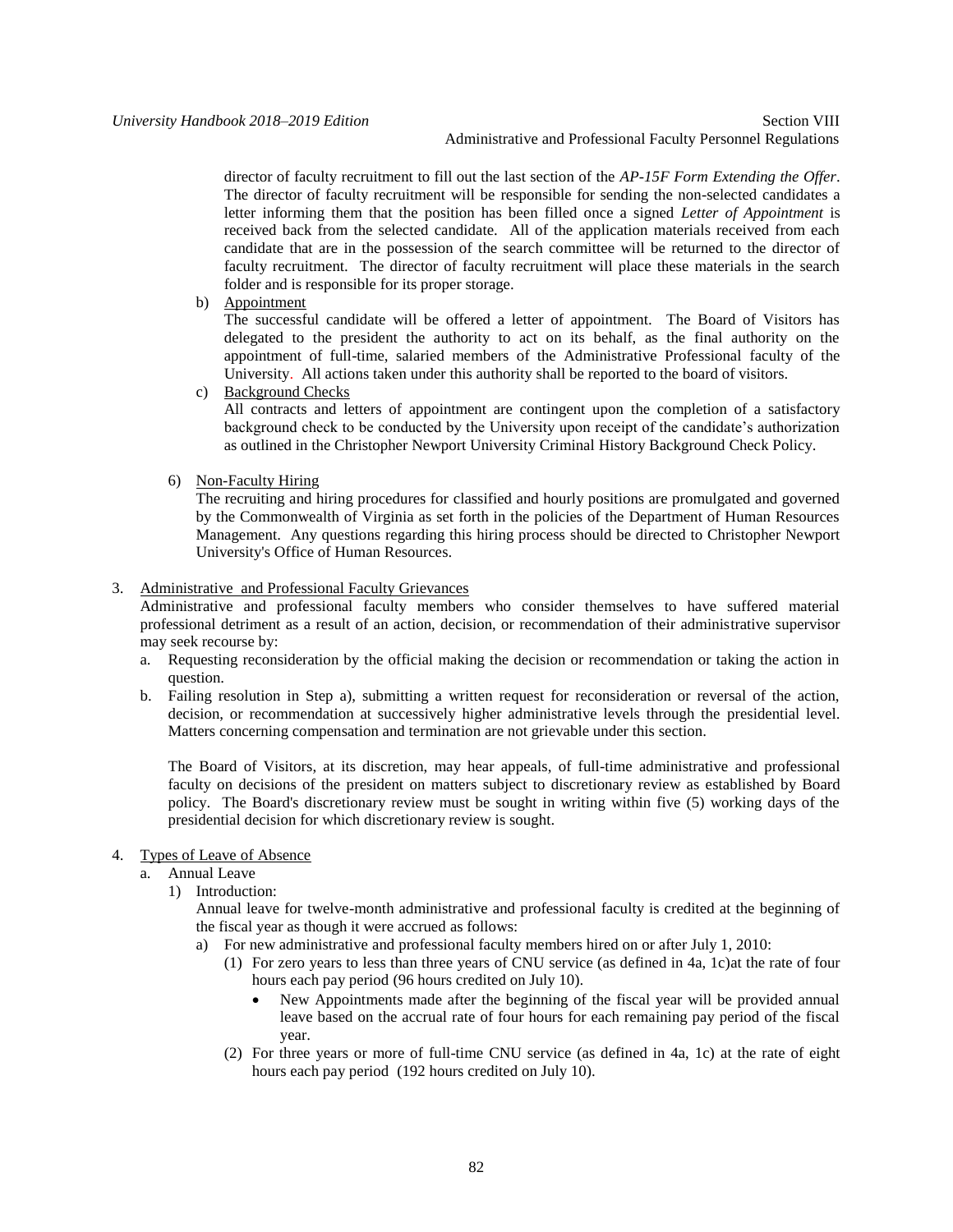- Administrative and professional faculty members hired before July 1, 2010 are credited at the beginning of the fiscal year as though it were accrued at the rate of eight hours each pay period (192 hours credited on July 10).
- c) CNU service includes service in a *full-time* instructional faculty position, a *full-time*  administrative and professional faculty position, or a *full-time* classified position.

The approval of annual leave shall be subject to such scheduling as to insure minimum disruption of the normal operation of the University. No more than ten days or 80 hours of unused leave may be carried forward into the next fiscal year, unless an exception has been granted by the president. Annual leave will be prorated during the approved leave of absence for partial pay for educational and research purposes (professional development). Annual leave will not accrue while on leave without pay. Note: If the AP faculty member selects the VSDP program, the 32 hours of family personal leave included with that program will be deducted from the non-VSDP annual leave allotments amount once the employee begins to earn 192 hours of annual leave.

2) Leave Payout:

Employees in the first year of administrative or professional faculty employment will not be paid for unused leave upon separation from the University. After the first year of administrative or professional faculty employment, employees will be paid for up to 80 hours of unused accrued leave upon separation from full-time employment from CNU unless the employee is grant funded and grant funds are not available. Payment is calculated by adding four or eight hours for each completed pay period, based on an accrual rate determined from Section 4.a., the number of leave hours carried over from the previous fiscal year, less the number of annual leave hours taken. The payment rate will be determined by converting the annual salary to an hourly rate. Under unique and extraordinary circumstances exceptions granting more than 80 hours leave may be given by the president. There is no leave payout when an AP employee accepts a classified or instructional faculty position at CNU.

b. Holidays

Officially designated holidays by the University will generally be observed with no deductions against leave accounts. However, an office or department may need to be open based on unique service needs as approved by the chief of staff or provost, or appropriate vice president. Annual leave may be granted during this period at the discretion of the supervisor.

c. Administrative Leave

Administrative leave may be granted with full pay for any absence necessary for serving on a jury, attending court as a witness under formal subpoena, or appearing before an administrative agency under subpoena. Leave with pay can be granted at the discretion of the chief of staff, provost, vice president, or president where the charging of annual leave would be unfair to the employee due to the nature of the absence.

- d. Leave with Full or Partial Pay for Educational and Research Purposes (Professional Development)
	- 1) Introduction: Leave of this kind is intended to permit administrative and professional faculty to devote their full energies to the development of knowledge and skills that will benefit the University. Such development will ordinarily take the form of pursuit of graduate study which will better-prepare the individual to be effective in his or her present position, which will prepare the individual for advancement in his or her present career path, and/or which will prepare the individual to serve the University effectively in a new career path. Leave of this kind requires that the recipient be engaged throughout the period of leave in fulltime study and professional development. In particular, individuals who are granted such leave are prohibited from engaging in any employment or other activity of a remunerative nature during the period of leave. Leave of this kind must be taken for all or part of one fiscal year and, once granted, cannot be granted again until the grantee has completed at least six consecutive years of active, full-time, post-leave service to University. Administrative and professional faculty considering this leave should consult with Human Resources concerning benefits during this leave status.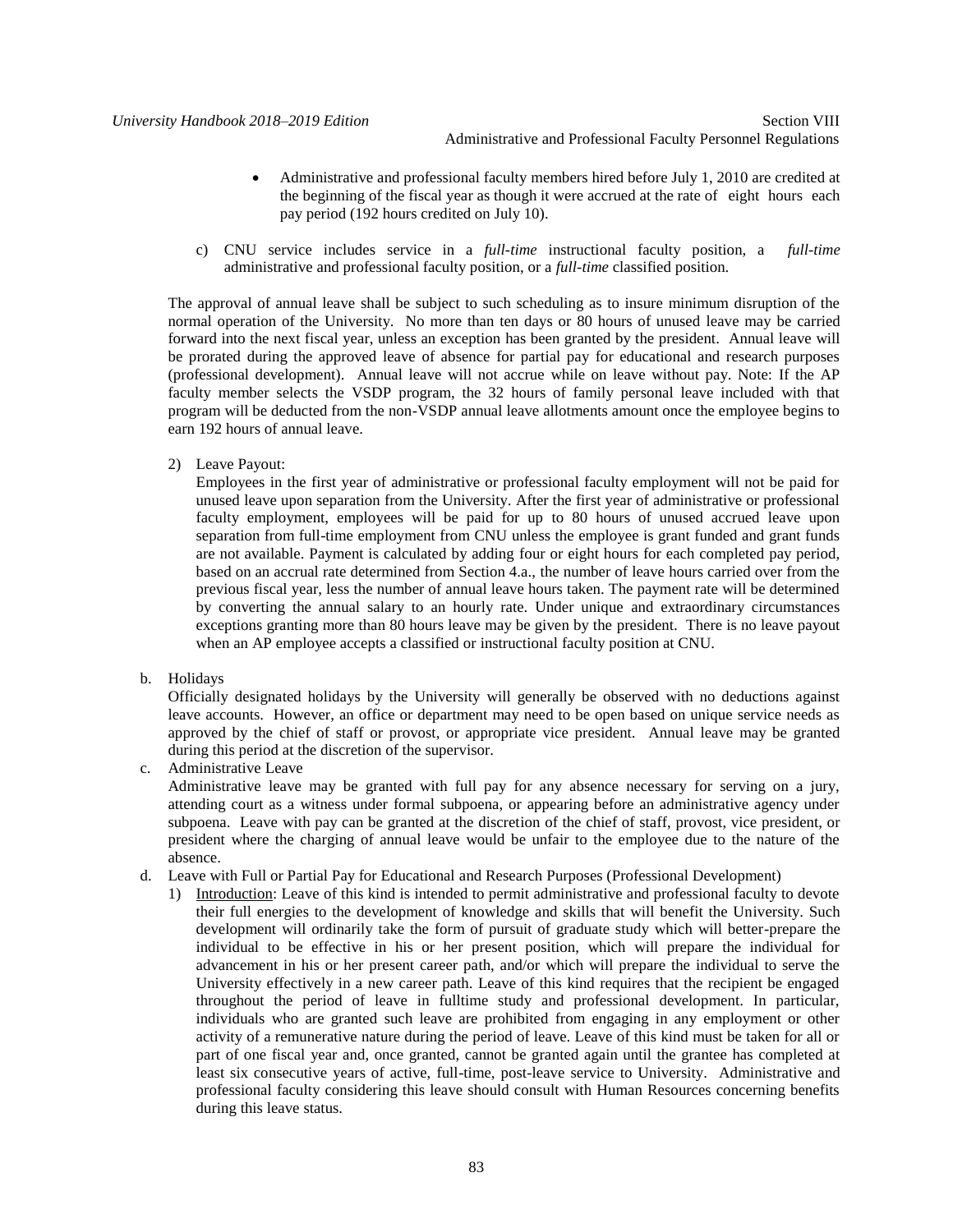- 2) Selection and Timetable:
	- a) Administrative and professional faculty requesting such leave must prepare a statement (not to exceed 1,000 words) describing the activity to which the individual will commit if such leave is granted. The statement should begin with a clear, succinct, and cogent statement describing the purpose of the leave and the benefits, which will accrue to the University if the leave is granted. Beginning and ending dates of the proposed leave must be specified. If the leave involves formal enrollment in graduate courses, the courses and the semester and institution of each enrollment must be specified. If the activity is intended to lead to a graduate degree, the name of the degree, the name of the institution to confer the degree, and the date of expected receipt of the degree must be specified. The applicant must specify the fraction of salary being requested and provide appropriate justification for support at this level. A current curriculum vita of the applicant must accompany the statement.
	- b) No later than January 7 of each fiscal year, the Office of Human Resources will issue a timetable for the consideration of requests by administrative and professional faculty for leave of this kind in the next fiscal year. No later than February 7 of the same fiscal year, applicants must submit the materials described in the preceding section, together with statements of support or non-support from all members of the applicant's reporting line through the provost or vice presidential level, as appropriate. The statement of support or non-support from the applicant's immediate supervisor must include a plan and related costs for compensating for the applicant's absence should the requested leave be granted. The statement of support or non-support from the provost or appropriate vice president must assign a priority level  $(1, 2, 3, \text{ etc.})$ , with 1 being the highest priority) to each application from that office's jurisdiction.
	- c) No later than February 14 of the same fiscal year, the Office of Human Resources will refer the applications to the Administrative and professional faculty Peer Review Committee, which will judge the merits of each application, render a statement of support or non-support for each, and assign a priority number to each without regard to the vice presidential jurisdiction in which it originated. The administrative and professional faculty Peer Review Committee will report these results to the Office of Human Resources, together with all application materials, no later than March 7 of the same fiscal year.
	- d) No later than March 14 of the same fiscal year, the Office of Human Resources shall render a judgment of support or non-support for each application, assign his own priorities, and communicate his findings, together with the application documents and the findings of the administrative and professional faculty Peer Review Committee to the president of the University.
	- e) The president shall render a decision as to which applications shall be approved and shall have appropriate resolutions granting leave prepared for consideration of the Board of Visitors at its next meeting.
- 3) Obligations of the Recipient.
	- a) Upon completion of a leave for educational/research purposes, the recipient shall, within 30 days, prepare a report on his or her accomplishments during the period of leave. The report shall take note of and explain any differences between actual accomplishments and those anticipated in the application for leave.
	- b) Any recipient of such leave shall be obliged to remain in the employ of the University for a period following the leave, which must include two complete fiscal years. Failure to satisfy this requirement can result in the employee being required to repay to the University all cost of salary and fringe benefits provided during the period of leave. This requirement shall be waived, however, if the individual leaves the employ of the University at the University's behest.
- e. Sabbatical Leave

Members of the administrative and professional faculty are also eligible for consideration for sabbatical leave. (See index: Sabbatical Leave)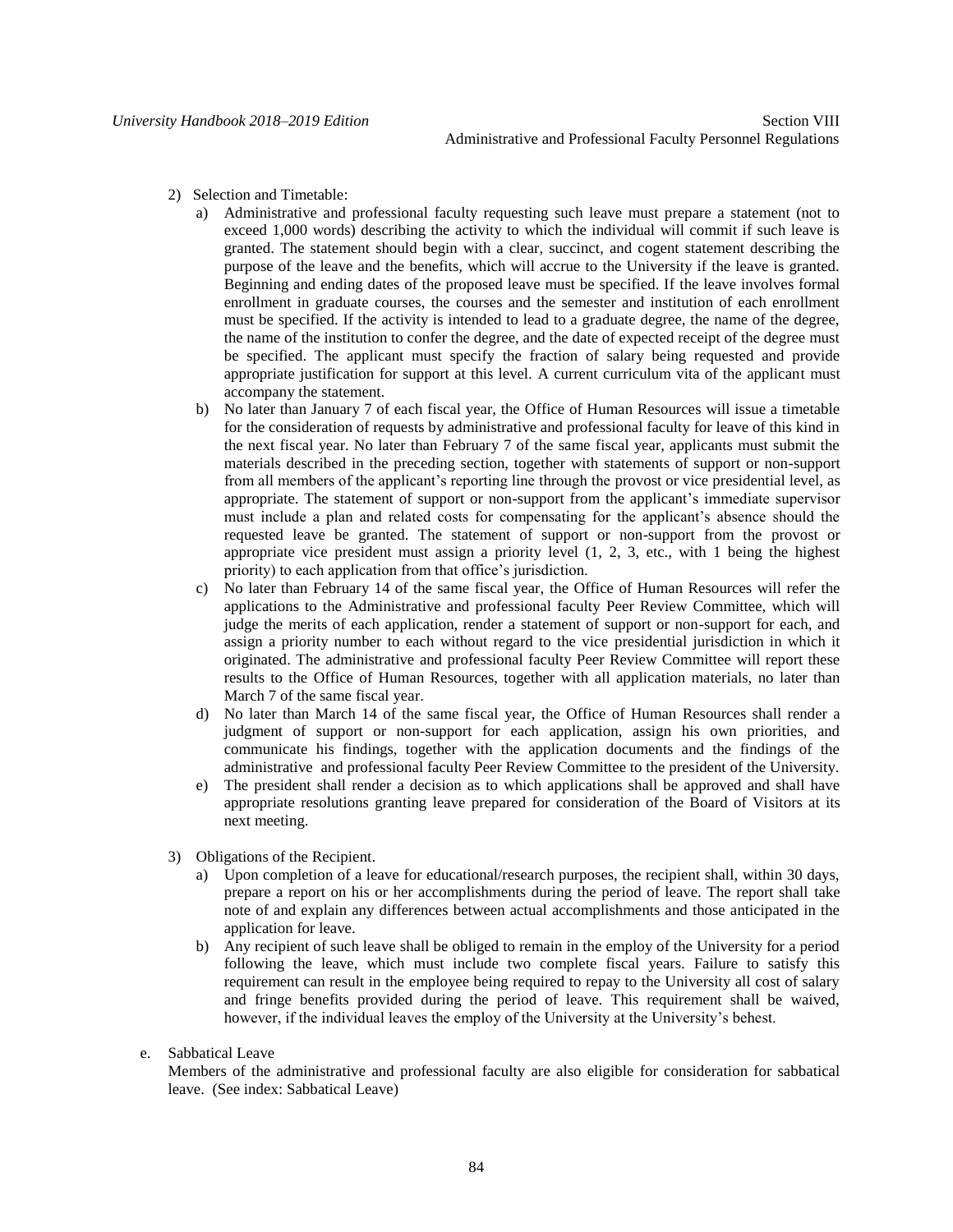*University Handbook 2018–2019 Edition* Section VIII Administrative and Professional Faculty Personnel Regulations

- f. Sick Leave with Full or Partial Pay (Virginia Sickness and Disability Program Participants-VSDP) The University grants sick leave with full or partial pay based on the type of plan selected by the administrative and professional faculty member. If the administrative and professional faculty member participates in the Virginia Sickness and Disability Program (VSDP), eligibility, program requirements and leave provisions are governed by the Commonwealth of Virginia. For more information, visit the Virginia Retirement System website at http://www.varetire.org/members/disability/vsdp/index.asp.
- g. Sick Leave with Full or Partial Pay (Non Virginia Sickness and Disability Program Participants-VSDP)
	- 1) Sick Leave with Pay Short-Term (Non VSDP)

It is the policy of CNU to pay administrative professional faculty members for sick leave when taking less than or equal to 5 continuous working days.

- a) Sick leave may be used for employee's illness or non-work related injury which renders the employee unable to attend work. A supervisor may request a health care provider's certification of the medical condition.
- b) Peer coverage for work is provided by co-workers while on sick leave.
- c) Benefits are provided in accordance with the Commonwealth of Virginia requirements.
- d) Supervisors are responsible for monitoring short-term sick leave.
- 2) Sick Leave with Pay Extended (Non VSDP).

It is the policy of CNU to pay administrative professional faculty members when taking six or more continuous working days of sick leave provided by the following schedule:

- a) For less than one year of CNU service (as defined in 2e), no extended sick leave is provided. (This is consistent with administrative and professional faculty members who participate in VSDP.) However, annual leave may be used.
- b) For between 1 year and less than 10 years of CNU service (as defined in 2e), 90 calendar days of paid extended sick leave.
- c) For between 10 years and less than 20 years of CNU service (as defined in 2e), 180 calendar days of paid extended sick leave.
- d) For 20 years and above of CNU service (as defined in 2e), 270 calendar days of paid extended sick leave.
- e) CNU service includes service in a *full-time* instructional faculty position, a *full-time*  administrative and professional faculty position, or a *full-time* classified position.

In all circumstances, the following conditions apply:

- a) The University requires that a request for extended sick leave be supported by a health-care provider's certification of the medical condition of the person affected to include the date when the serious condition began and the probable duration of the condition from the licensed treating professional.
- b) Medical certification requires the completion of the U.S. Department of Labor Form WH-380. This form is located on the CNU Human Resources website at https://interweb.cnu.edu/hr/forms/index.aspx
- c) An intermittent leave or reduced schedule request necessitated by planned medical treatment must include the expected treatment dates and duration of treatment.
- d) An intermittent leave or reduced schedule request necessitated by an employee's own health condition must include a statement of the medical necessity for the leave and the expected duration.
- e) NOTE: When possible, the employee should provide certification in advance of, or at the commencement of, the requested leave. When that is not possible, certification must be provided reasonably soon after the leave begins.
- f) Requests for Second and Third Opinions:
	- (1) The University may require, at its own expense, a second opinion from its designated or approved health-care providers. (This health-care provider cannot be one who is employed by the University on a regular basis).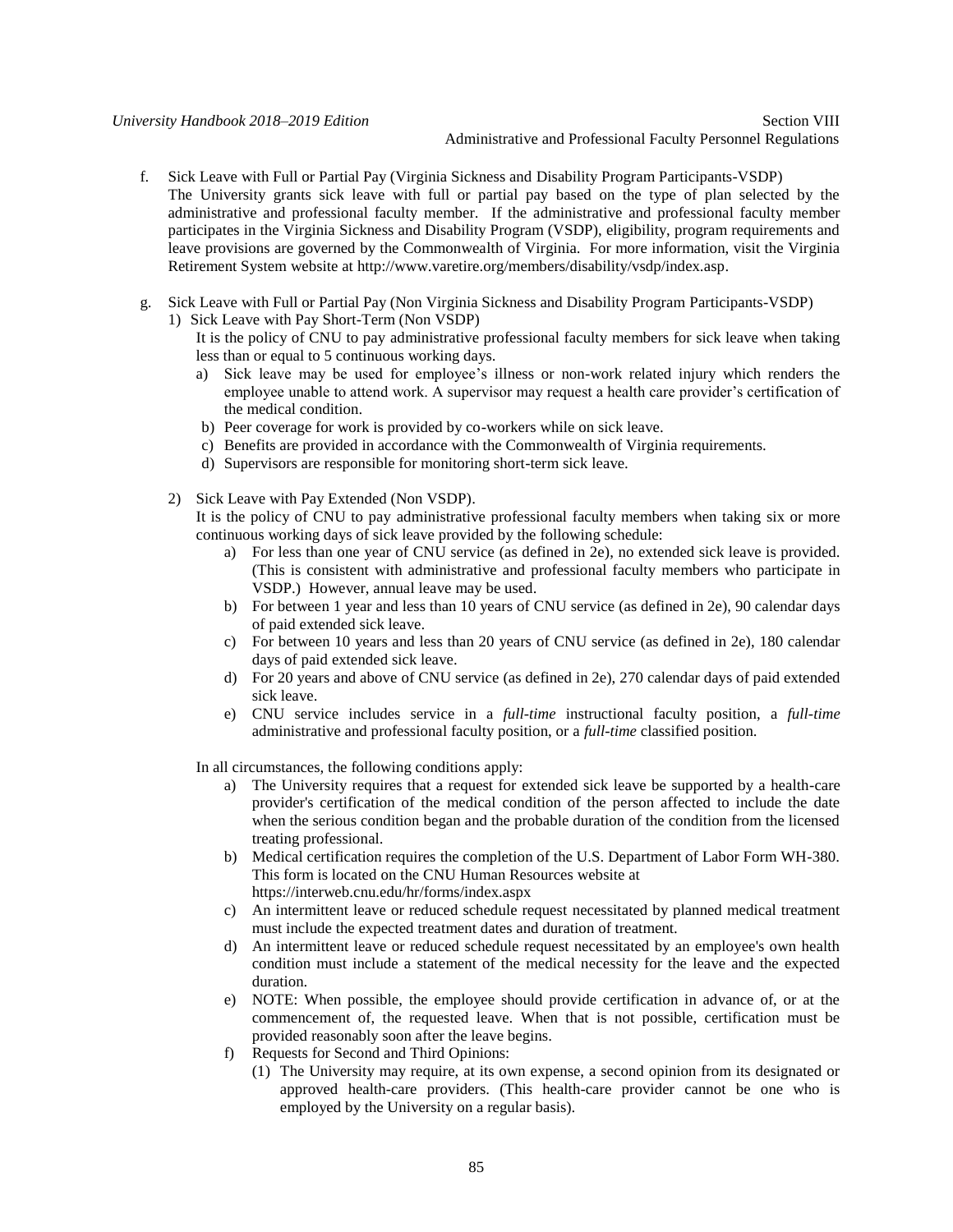# Administrative and Professional Faculty Personnel Regulations

- (2) When the second opinion differs from the first, the University may, at its own expense, require a third opinion from a health-care provider designated or approved jointly by the employee and the University. The opinion of the third health-care provider shall be considered final and binding upon the employer and the employee.
- (3) The University may require an employee to report periodically during the leave period on his or her leave status and intention to return to work, and to provide subsequent recertifications on a reasonable basis.
- (4) Please note that a request for re-certification every four to six weeks is considered reasonable.

Work coverage for extended sick leave is usually provided by the supervisor. In these types of leave situations, temporary pay is rarely given. It is expected that the manager use existing resources to cover the absence. Employee benefits are provided in accordance with the Commonwealth of Virginia requirements. It is strongly recommended that the administrative professional faculty member purchase the University sponsored long-term disability package upon hire at the University.

3) Sick Leave with Pay Extended and FMLA Eligible (Non VSDP)

It is the policy of CNU that while an administrative and professional faculty member is out on extended sick leave with pay and is eligible for family and medical leave that the extended sick leave run concurrently with FMLA. Once the amount of extended sick leave provided by the University has been exhausted, the administrative and professional faculty member can supplement the amount of FMLA time remaining, if any, with existing accrued annual leave. Benefits are provided in accordance with the Commonwealth of Virginia requirements. The incumbent's position may be recruited and filled at University discretion when extended sick leave and FMLA have been exhausted.

4) Leave without Pay – Family Medical Leave (Non VSDP)

The University grants leave in compliance with the Family and Medical Leave Act (FMLA) that requires the University give eligible administrative and professional faculty up to twelve (12) weeks of unpaid, job-protected (for continuing positions), leave during any calendar year for; the birth, adoption, or foster care of a child; serious health condition of the employee; or the serious health condition of an immediate family member. Employees are eligible for FMLA if they have been employed with CNU for at least 12 months and have worked 1,250 hours during the prior 12-month period.

Administrative and professional faculty taking leave under the FMLA have a guaranteed right to return to their same or equivalent position and pay (based on position availability). Health benefits may continue during the leave at the same level and conditions as if the administrator had continued to work. The administrator must give 30 days advance notice to the provost or vice president of the need to take FMLA leave, unless emergencies or unforeseen events preclude such advance notice.

A request for leave due to a serious health condition must be supported by a certification from the health care provider. This requirement includes the administrator's or family member's health care provider. The certification for a family member should include a statement from the health care provider that the administrator is needed to care for the family member. Certification forms are available in the Office of Human Resources.

5. Performance Planning and Evaluation

This policy delineates the method for performance planning and annual evaluations of administrative and Professional Faculty. This policy applies to all administrative and professional faculty members and all those who supervise administrative and professional faculty members. Each administrative and professional faculty member's performance will be formally evaluated annually. Policy requirements, processes, and timelines can be found on the CNU Human Resources website at <https://interweb.cnu.edu/hr/policyproced/index.aspx> Required forms for both processes can be found at https://interweb.cnu.edu/hr/forms/index.aspx.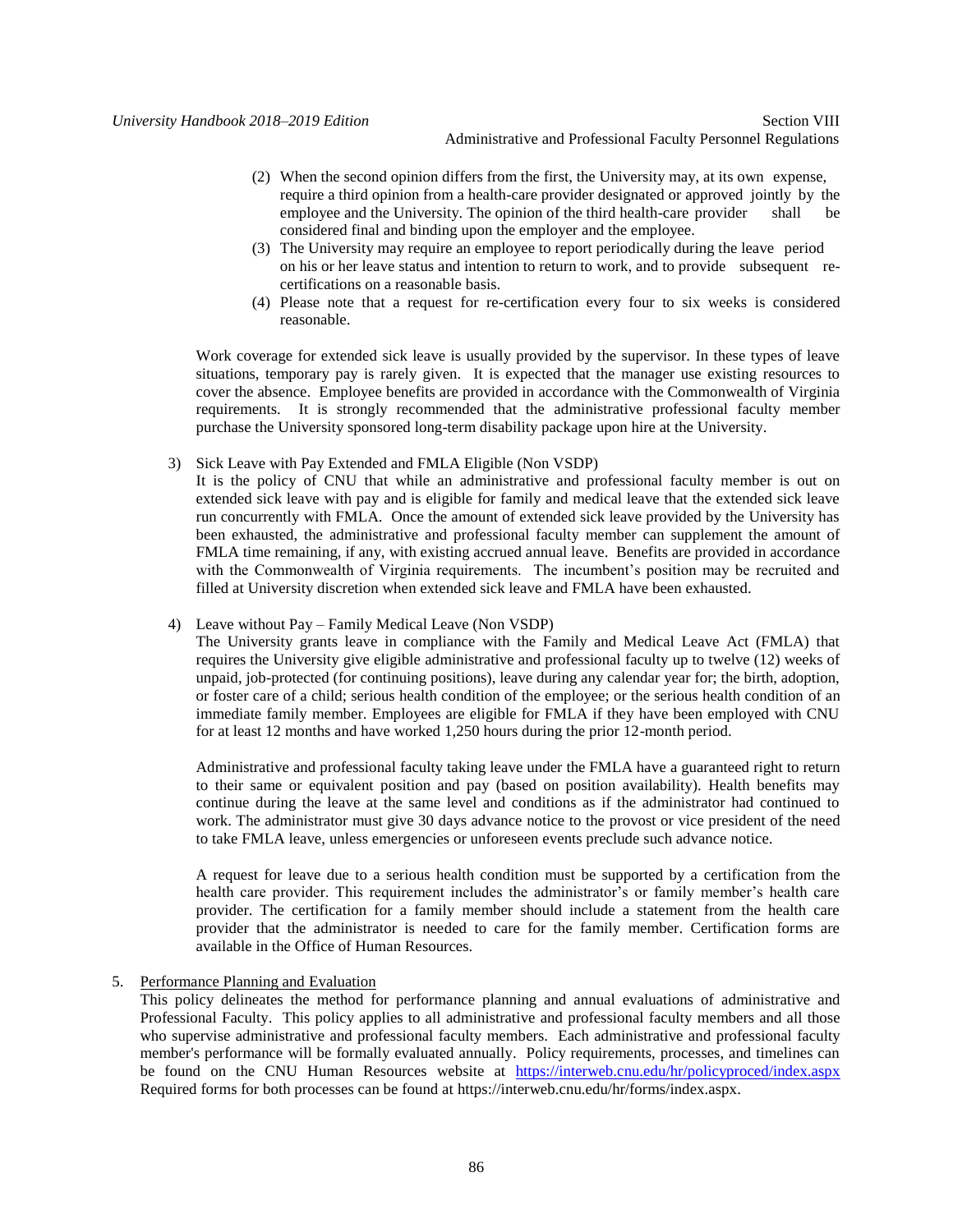#### 6. Promotions in Academic Rank

a. Introduction

The faculty is arranged in a hierarchical system of academic ranks, representing successively higher experience, accomplishments, expectations, and recognition.

For administrative and professional faculty members these ranks are: professor, associate professor, assistant professor and instructor. Position, degree of responsibility, level of relevant education, and experience are factors in establishing rank. Deficiencies in some respects may be balanced by unusual excellence in others. The standards and procedures given in this section apply only to administrative and professional faculty who do not hold their faculty rank in an academic department of the University. administrative or professional faculty holding rank in an academic department (i.e., holding concurrent instructional faculty appointments) must have candidacies for promotion in academic rank considered in accordance with the provisions of this *Handbook*. (See index: Academic Rank)

# b. Academic Rank Promotional Procedures

A member of the administrative or professional faculty who wishes to be considered for promotion in academic rank should notify the appropriate, immediate administrative supervisor. The formal request for promotion should be accompanied by a file of materials (dossier) to support the candidacy. The dossier can include any supportive materials that the candidate deems appropriate, but it must contain both documentation that the minimum requirements for the rank sought have been satisfied, and information sufficient to permit those involved in the review of the candidacy to apply the "evaluation standards" specified for the rank sought. The provost or appropriate vice president is responsible for determining any additional procedures for candidates within that officer's jurisdiction.

The files of those candidates being recommended for promotion are submitted to the provost after the appropriate review in their division. Candidates for promotion must have a recommendation for or against promotion from their vice president, before their dossier is submitted to the provost. Within the Academic Affairs Division, the appropriate director must recommend for or against promotion prior to submission to the provost. The deadline for submission to the Office of the provost is established annually by the provost.

The provost will forward the dossier and recommendations to the administrative and professional faculty Peer Review Committee (APFPRC). This five-person campus-wide committee serves as an advisory committee to the provost. As such, members of the Committee, including the chair, are appointed by the provost on an annual basis.

The APFPRC submits recommendations and priorities to the provost who recommends to the president. Recommendations may be either for or against promotion. The names of those candidates that the president recommends for promotion will be submitted to the Board of Visitors for final action.

c. Academic Rank Promotional Standards

Academic rank is bestowed by the Board of Visitors, consistent with the following criteria:

1) Instructor

An instructor normally holds at least the master's degree. Evidence or promise of competence in service is expected of faculty at the rank of instructor.

2) Lecturer

A lecturer normally holds the terminal degree. Duties in addition to instruction are assigned by the department chair. These duties may include service and professional development.

- 3) Assistant Professor
	- a) An assistant professor must hold at least a master's degree and should have successfully completed at least 30 hours beyond the master's degree. In exceptional cases, evidence of equivalent experience appropriate to the position may be presented in lieu of the 30 hours. Such evidence will be reviewed by the APFPRC and its recommendation as to whether or not the minimum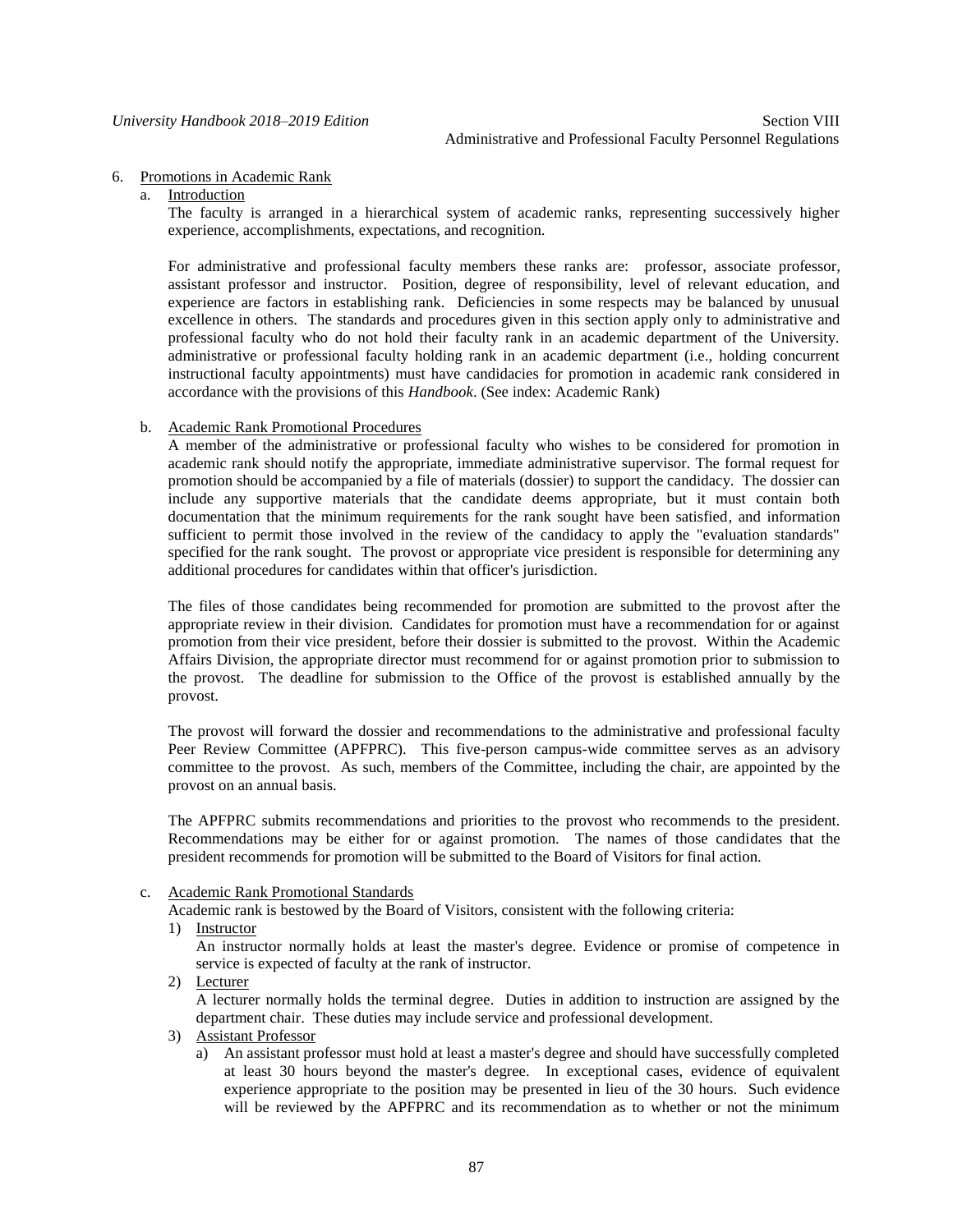qualifications for promotion have been met will be included as part of its recommendation to the provost.

b) Evaluation Standards

A candidate for promotion to assistant professor will be judged according to:

- (1) evidence of exemplary performance in the candidate's position;
- (2) evidence of professional development including but not limited to the following activities: membership in professional organizations, attendance at professional meetings, professional presentations, professional publications, relevant research, grants development, etc.;
- (3) evidence of service to the University as appropriate for the position such as teaching and serving on committees;
- (4) evidence of service to the community in providing professional expertise in any way that promotes a positive image of the University; and
- (5) evidence of a history of predominantly positive evaluations.

# 4) Associate Professor

- a) An associate professor should hold a terminal degree, or a functional equivalent as authorized by the provost, but must have:
	- (1) at least 30 hours of graduate work beyond the master's degree;
	- (2) at least four years of relevant university experience at the rank of assistant professor; and
	- (3) a total of six years of relevant university experience.
- b) Evaluation Standards
	- A candidate for promotion to associate professor will be judged according to:
	- (1) evidence of exemplary performance as an assistant professor;
	- (2) evidence of continuing professional development (see index: professional development);
	- (3) evidence of outstanding service to the University (see index: service);
	- (4) evidence of outstanding service to the community in providing professional expertise in any way that promotes a positive image of the University;
	- (5) evidence of a history of predominately positive evaluations; and
	- (6) extent to which minimal qualifications in 3)-a) are exceeded.

## 5) Professor

- a) A professor must have:
	- (1) at least a terminal degree (see index: terminal degree);
	- (2) at least seven years of relevant university experience at the rank of associate professor; and
	- (3) a total of twelve years of relevant university experience.
- b) Evaluation Standards
	- A candidate for promotion to professor will be judged according to:
	- (1) sustained evidence of successful compliance with the expectations of the rank of associate professor;
	- (2) sustained evidence of truly outstanding professional effectiveness;
	- (3) sustained evidence of widely respected professional development (see index: professional development).
	- (4) sustained evidence of leadership and high achievement on academic and administrative service (see index: service);
	- (5) sustained evidence of great stature as a member of the University and academic community;
	- (6) evidence of outstanding service to the community in providing professional expertise in any way that promotes a positive image of the University;
	- (7) evidence of a history of strongly positive evaluations; and
	- (8) extent to which minimal qualifications in 4)-a) are exceeded.
- 7. Administrative Actions for Inappropriate Conduct on the Part of Administrative and Professional Faculty
	- a. Examples of Unsatisfactory Behavior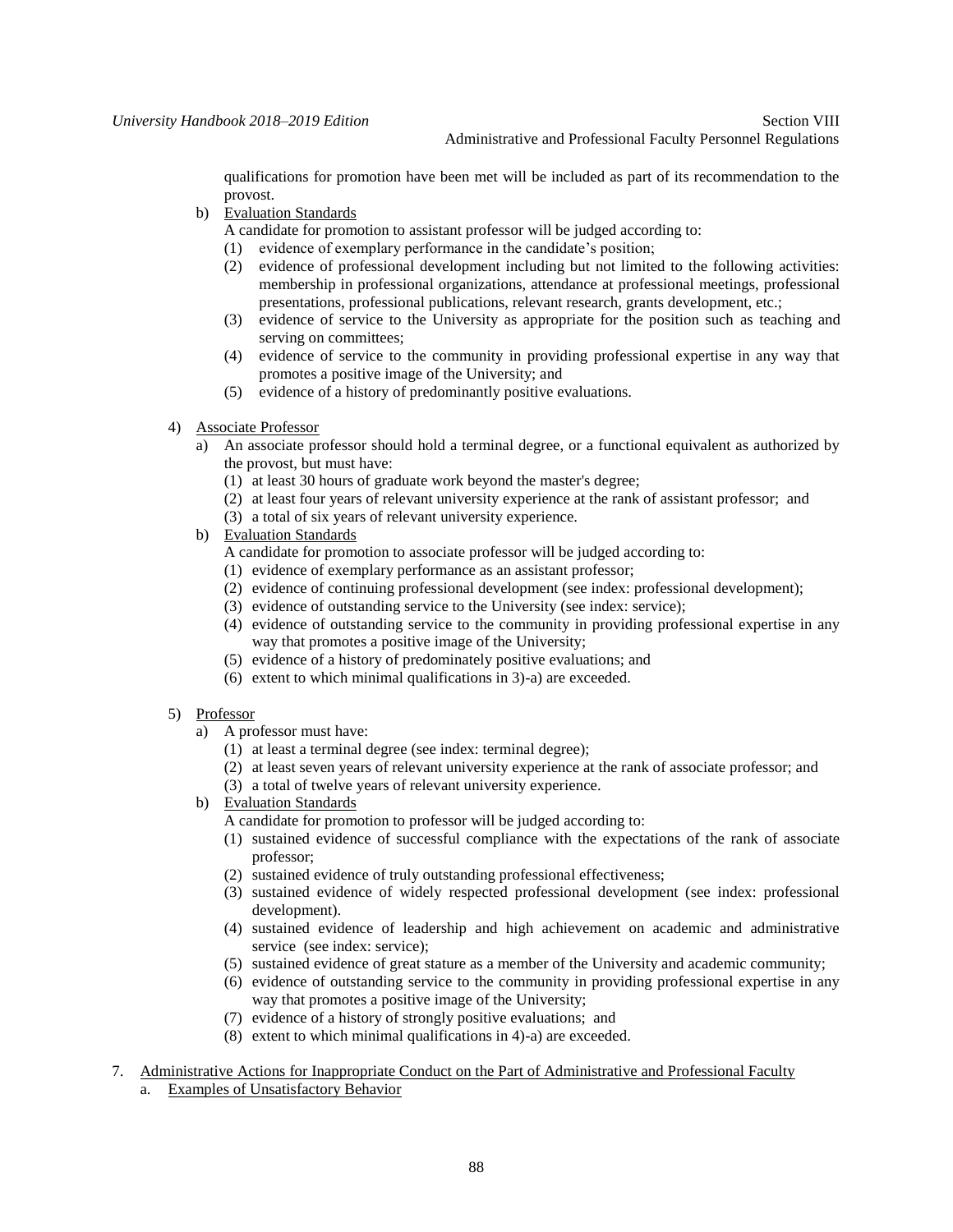#### Administrative and Professional Faculty Personnel Regulations

- 1) Failure to perform satisfactorily one's duties, follow instructions, comply with established written policy, or otherwise fail to maintain professional standards of conduct.
- 2) Acts of violence or harassment; unauthorized use of drugs or alcohol; unauthorized use of, misuse of, or willful or negligent damage to state or employee property, equipment or facilities.

# b. Purposes

- 1) These sanctions are designed to protect the rights of administrative and professional faculty and to assure compliance with University rules and policy and public law.
- 2) The sanctions provide directors, deans, vice presidents, provost and the chief of staff with guidelines to follow when an administrator's conduct is inappropriate or in violation of the policies of the University.
- 3) This process also defines the measures, which are appropriate in relation to the offense.

## c. Sanctions

1) Introduction

There are four types of sanctions. These sanctions are not progressive or sequential; rather, the seriousness of the offense(s) will determine the sanction which is initiated. Dismissal need not be preceded by any of these lesser sanctions.

- 2) Admonition
	- a) An admonition is warranted when an administrator's behavior is of such a nature that it is likely to or does reflect unfavorably upon the office or the University or on the administrator's professional status.
	- b) The director, dean, vice president, provost or chief of staff is responsible for orally admonishing the administrator and keeping a memorandum of the substance and date of the discussion.

# 3) Written Warning

- a) A written warning is issued when unacceptable behavior continues after admonishment or when an administrator's misbehavior is of a more serious nature to such a degree that a written warning is appropriate.
- b) The director, dean, vice president, provost or chief of staff is authorized to issue written warnings.
- c) An appeal, is permitted to the next higher level, but not beyond the appropriate vice president or the provost
- d) The written warning will include descriptions of the unacceptable behavior and those actions necessary to correct or eliminate the problem, a reasonable time within which those actions must be taken, and the consequences of failure to take those actions.
- 4) Suspension
	- a) Suspension, with or without loss of pay, occurs when an administrator's misbehavior continues after written warnings, or when the misbehavior is of such a nature that immediate suspension is warranted.
	- b) Only the appropriate vice president, provost, chief of staff or the president are authorized to impose this sanction.
	- c) If a vice president, the provost or the chief of staff has taken the action an appeal, is permitted to the president.
	- d) The president has the final authority.
- 5) Dismissal

## 8. Library Faculty

- a. Definition: Library faculty are a special category of administrative and professional faculty. The library faculty includes the University librarian (library director) and all other professional librarians who hold the MLS or equivalent degree and whose assigned responsibilities in the library require the attainment of the MLS degree or its equivalent. The university librarian is a member of the administrative faculty; all other members of the library faculty are members of the professional faculty.
- b. Precedence: Unless otherwise specified in the individual's employment contract or letter of appointment, for library faculty the provisions of this subsection take precedence over those of all other subsections of